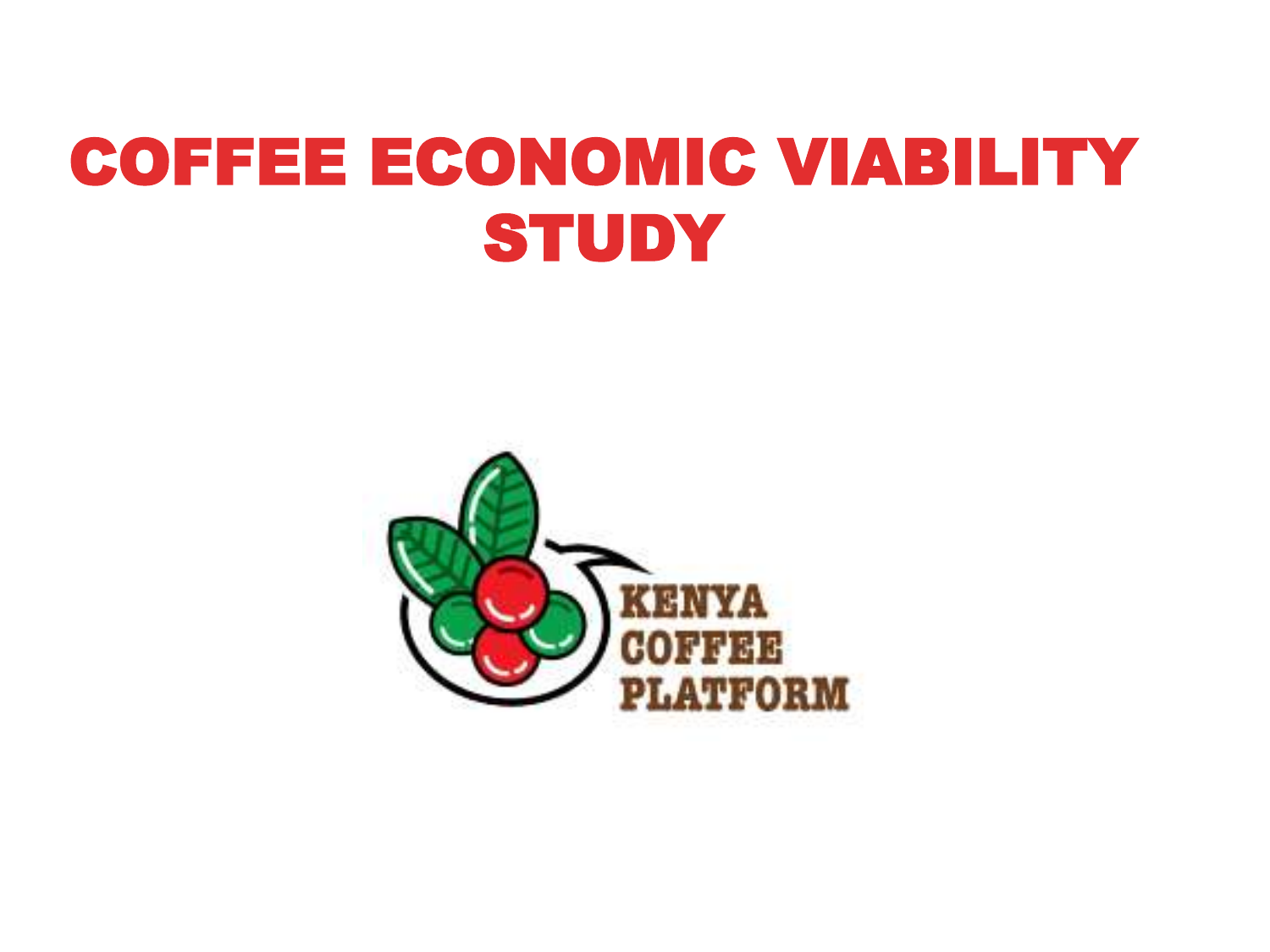# *Study Objectives*

- Identification and piloting of key criteria to determine the **cost of production** and **profitability** & **living income** among coffee farmers.
- Agreed among Kenyan coffee stakeholders(Kenya National Coffee Platform – "Sauti ya Kahawa")
- To be used as a national standard for farm economy assessments and inform further areas of action.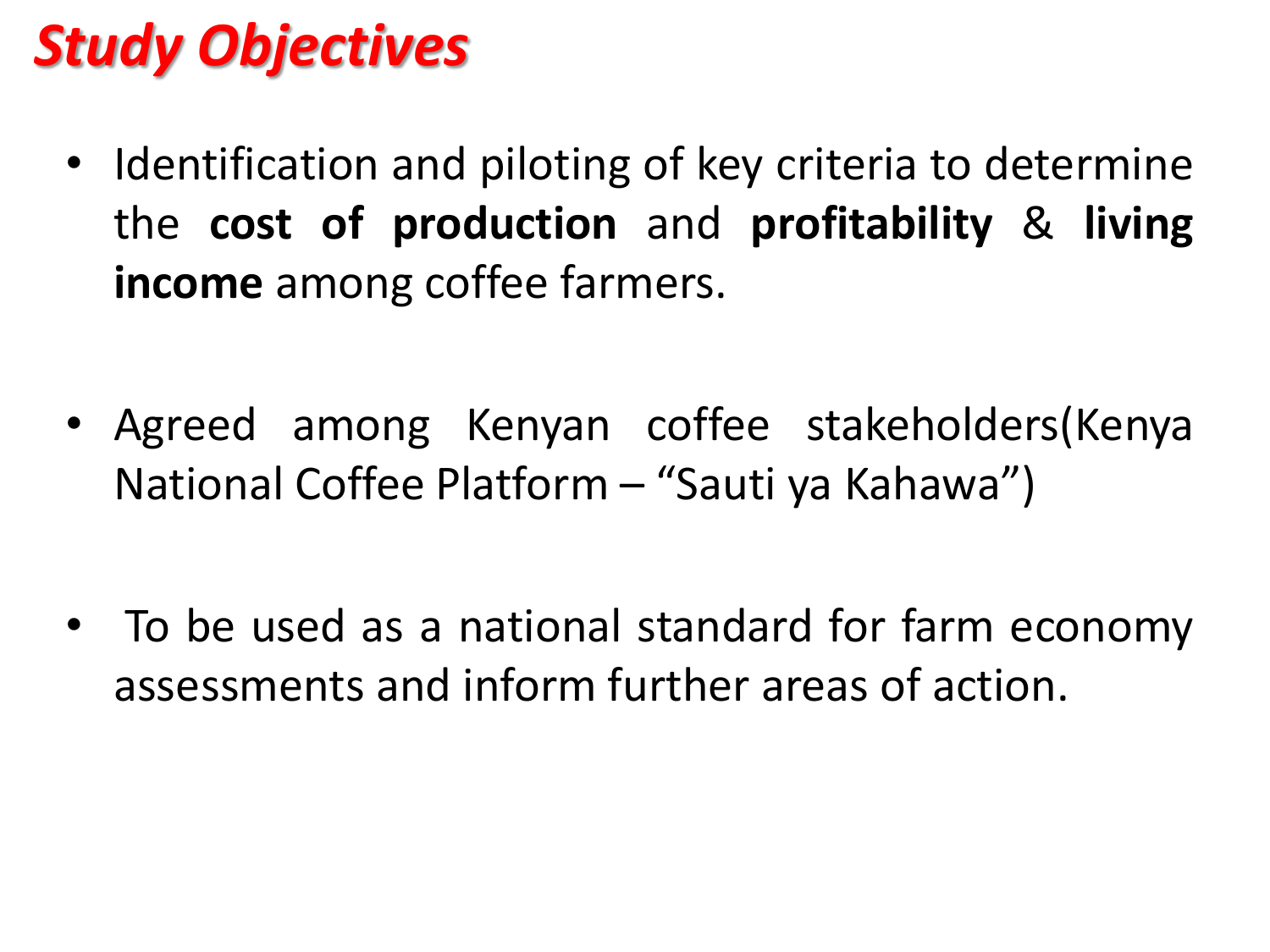# *Economic Viability*

### **Estate Farmer Economic Viability**

Economic viability in the case of an estate farmer refers 11.16% risk free rate (one Year Treasury Bill) plus annual average inflation rate of 5% plus a return tax of 30%, all this summing up to around 22%. This to mean that economic viability of this farmer shall be a Return on Investment of above 22%.

### **Smallholder Farmer Economic Viability**

Economic viability in the case of a smallholder farmer refers to the ability and capacity of a farm to 'make a living'. This shall be influenced by ability over time of the farmer to apply good agriculture practices that enable them to continually produce above their cost of production and enable the farmer earn at least the living wages as given by Anker and Anker (2015).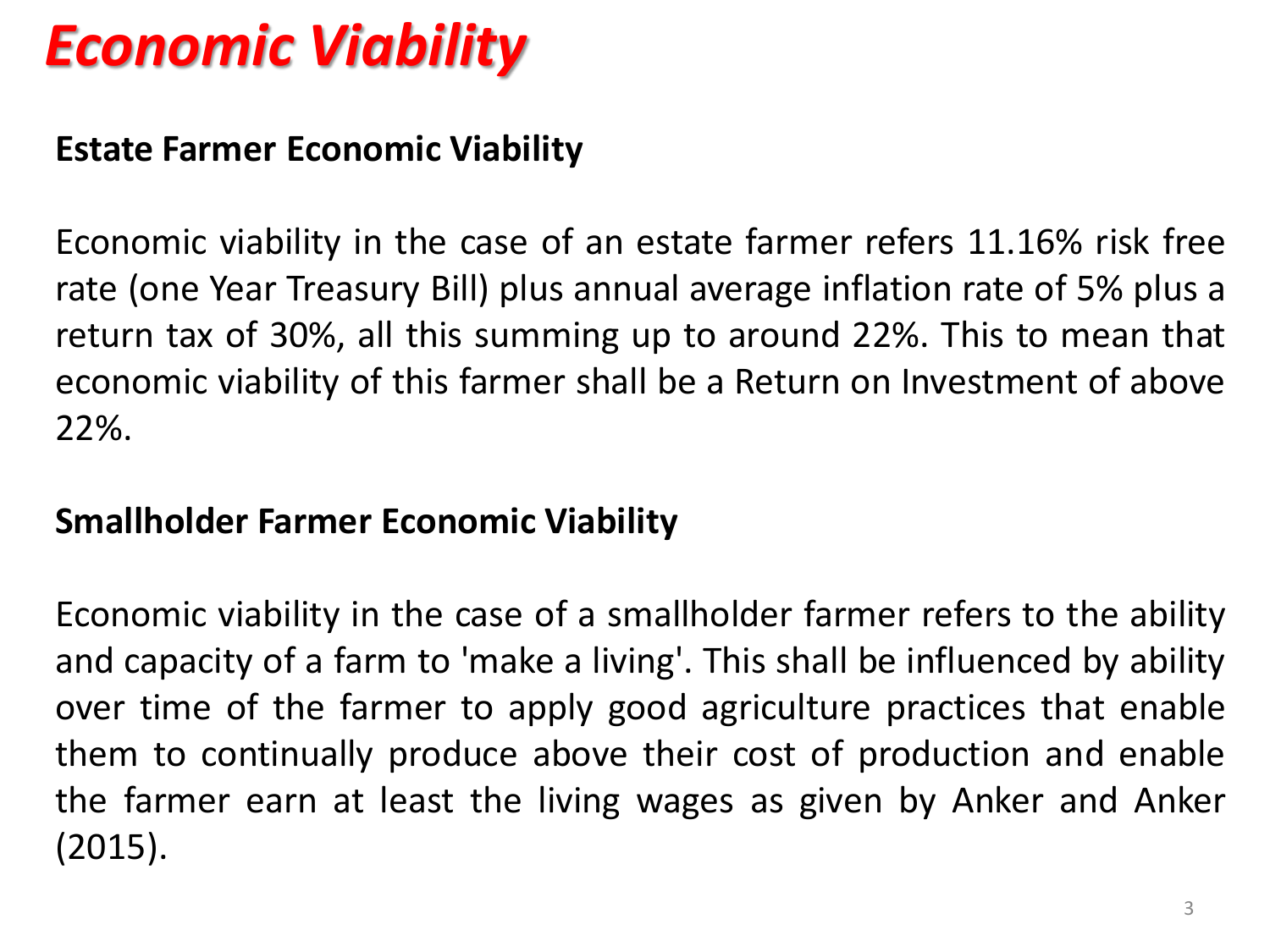# *Methodology*



**Sample Design**

**Data Collection**

**Data Processing and Analysis**

**Interpretation and Reporting**

Research was based on AFFA data on production. 65% composed of Farmer Co-operatives that was further broken down into wet mills from where the 65% sample shall be drawn. The sample used 3 criteria, sampling error being 5% and 95% confidence level meaning that 95 out of 100 samples will have the true population value within the range of our precision.

A sample space of 540 was generated across the 16 coffee growing counties of Kenya.

The sampled estates, smallholders and wet mills were selected randomly in the respective counties.

A total of 495 respondents were interviewed the different counties in coffee growing areas. Field trips made where in-depth interviews were conducted and questionnaires administered .

Data collection methods were to be done through interviewers; in person or through the calls, observations, documents and records review.

The data was entered, edited and analyzed using Microsoft Excel and is presented in various forms such as graphs, tables, pie charts and others in this report. Results from 482 respondents used to generate the report **Qualitative** analysis supplemented the quantitative research done

The report is organized into sections, where each section presents the analysis of the baseline data relating to various aspects of interest.

## *Tools Used*

#### - Questionnaires The Case studies - Case studies - Review of primary records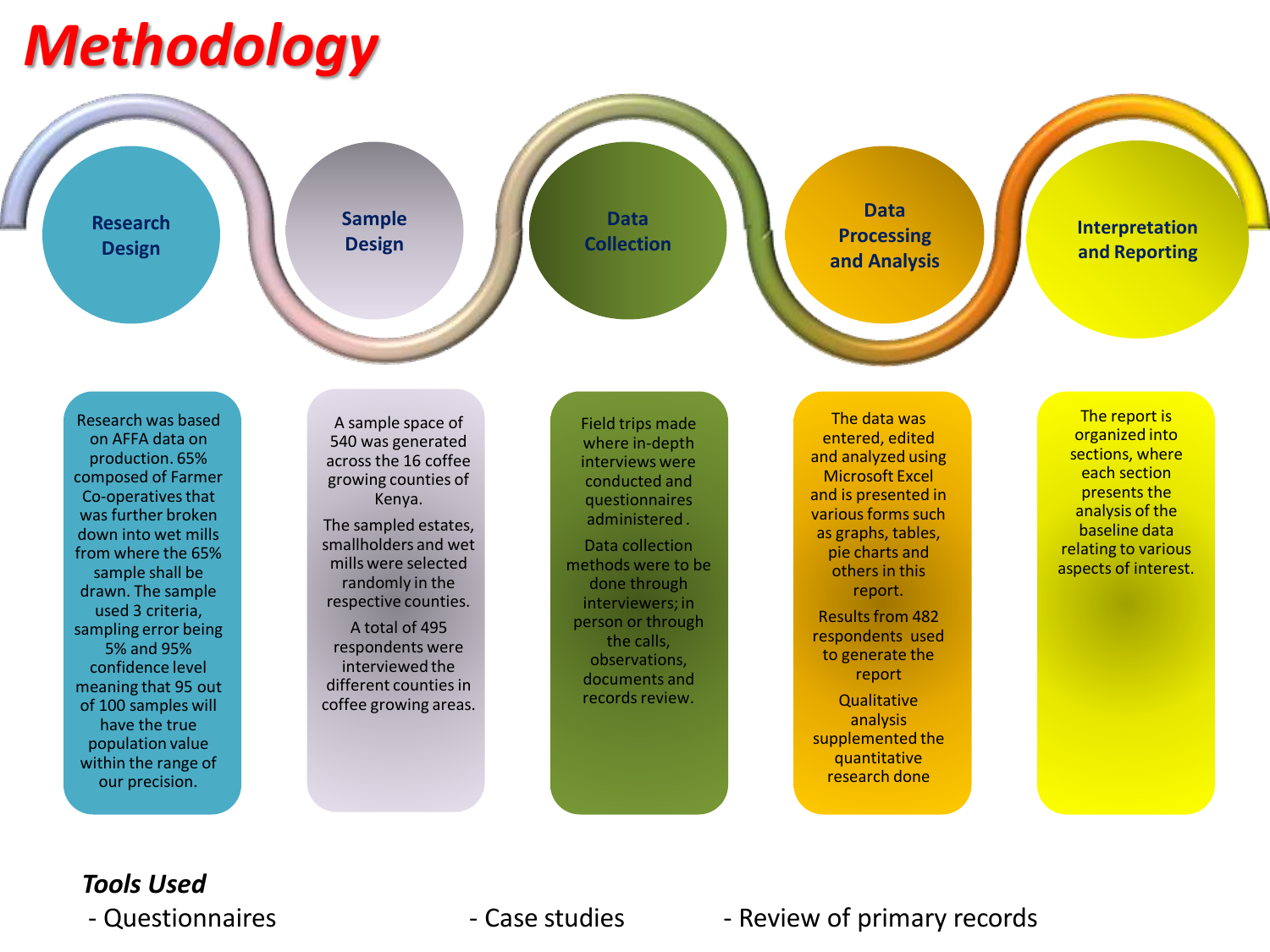# *Results*

- Demographics
- Productivity
- Cost of production
- Revenue
- Breakeven
- Economic viability
- Wet mill economics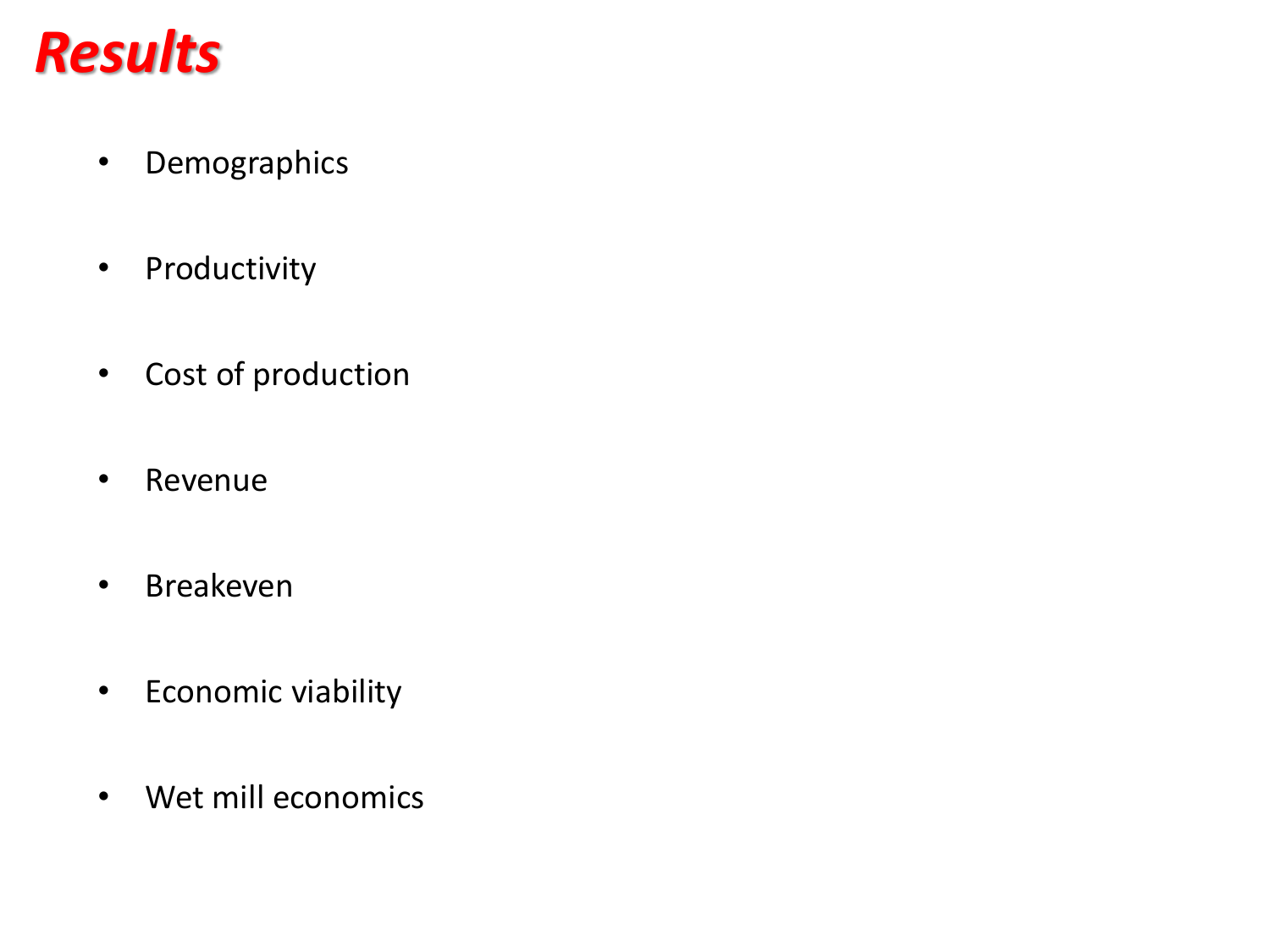### *Assumptions*

- $\triangleright$  Conversion of cherry to clean(green) is 7:1
- $\triangleright$  The average smallholder farmers has 250 coffee trees on about 1/2 acre
- $\triangleright$  Exchange rate is Kshs.100 to 1 USD
- ➢ Milling loss is 27% across different parchment types
- $\triangleright$  Regulatory framework is stable and predictable
- $\triangleright$  No drastic climatic changes
- $\geq$  Cost of finance assumed to be 14% per annum
- $\triangleright$  One year treasury bill rate is 11.16% for October 2016(start of coffee year)
- $\triangleright$  Annualised inflation rate of 5% per annum
- ➢ Income tax at 30%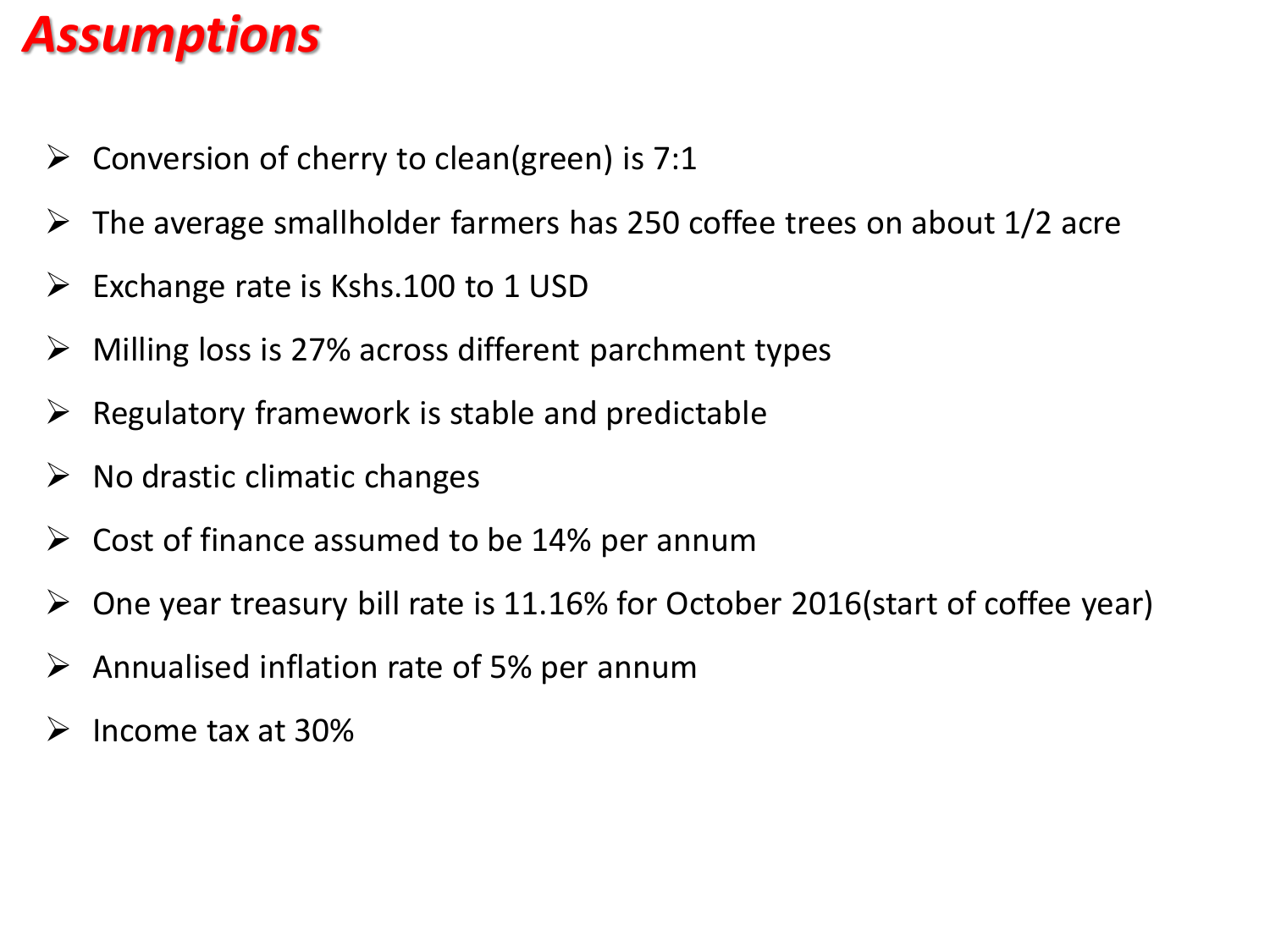

#### **Age Analysis Gender Analysis**



• Out of the 363 smallholder farmers sampled, about 177 are above 60years(government retirement age) which represents about 49%.

- Only 5% of smallholders farmers sampled are less than 35years(youth)
- Most of the farmers interviewed (66%) have attained basic education(secondary school level).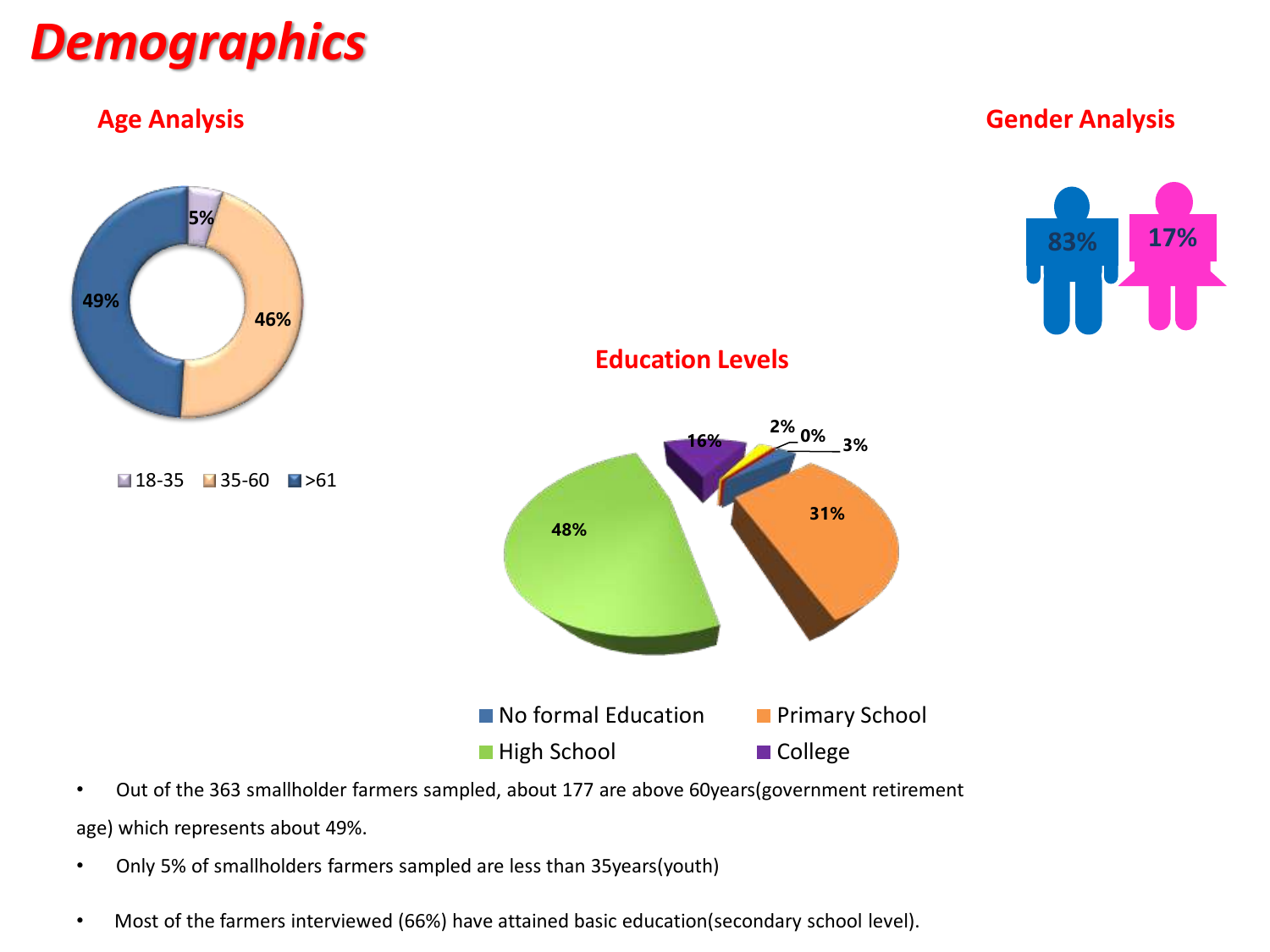### *Costs structure per kg Vs. Production levels of the Estate Farmer*



- Cost of factors of production that are not strictly coffee related are held constant e.g. cost of land
- Farmers have been farming coffee for a while thus establishment costs are not factored in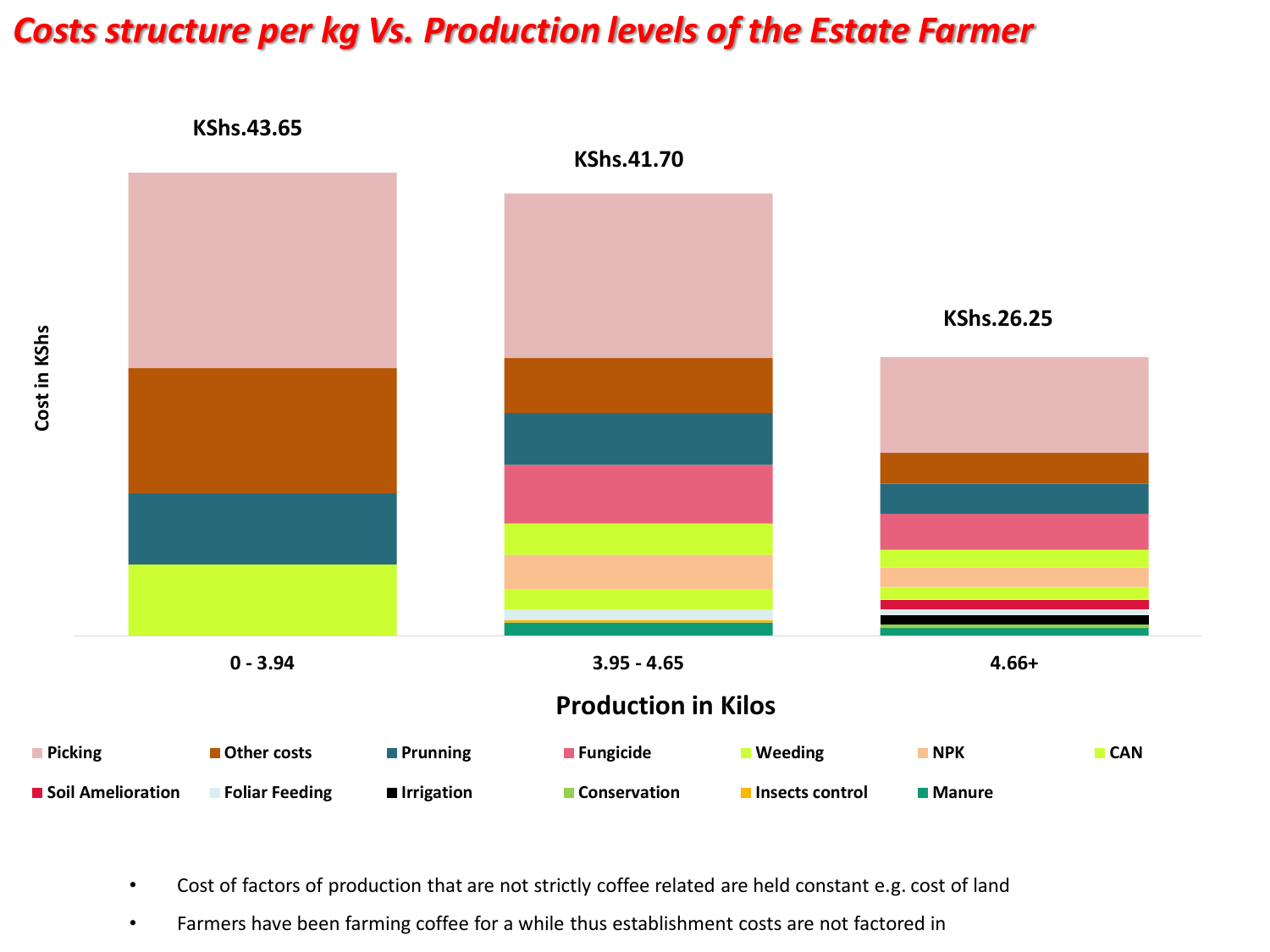### *Costs structure per kg Vs. Production levels of the Smallholder Farmers*



- Cost of factors of production that are not strictly coffee related are held constant e.g. cost of land
- Farmers have been farming coffee for a while thus establishment costs are not factored in

**Cost in KShs**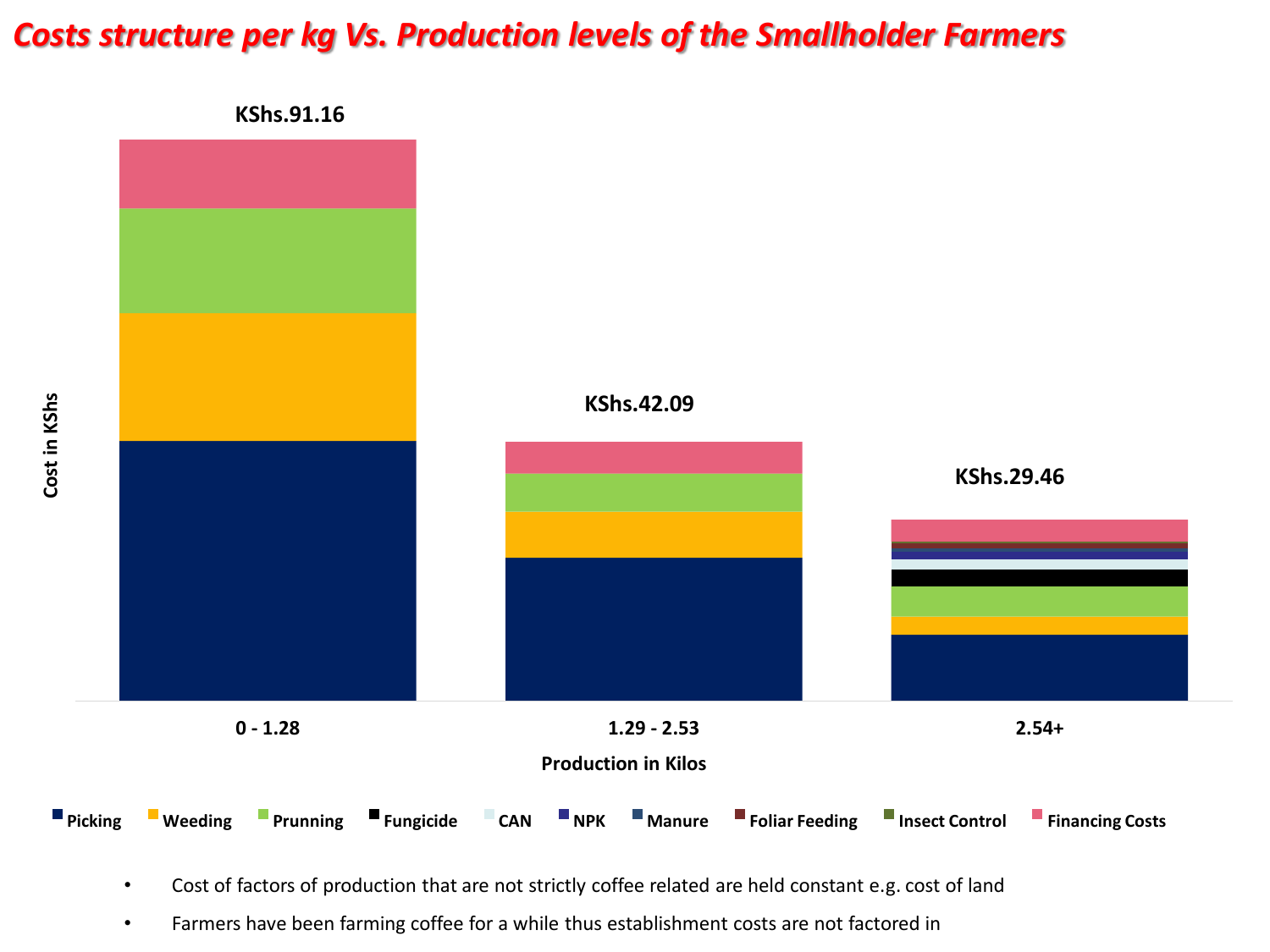### *Revenue Breakdown( KShs per Kg Cherry)*



Revenue Breakdown based on 2016/17 national average price of \$4.97 per kilo of clean coffee which is about KShs.71 ex auction.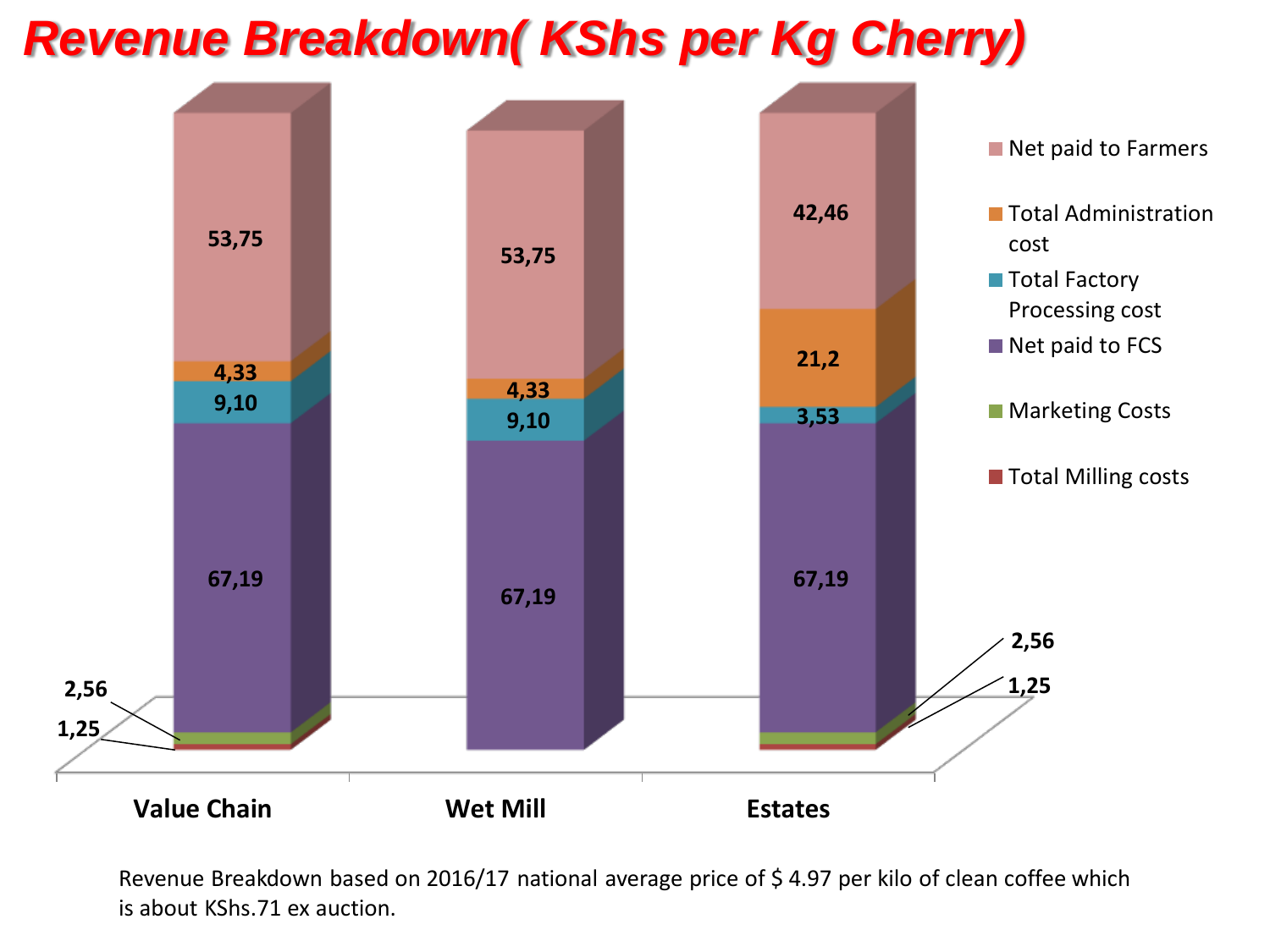### *Revenue and Cost of Production*



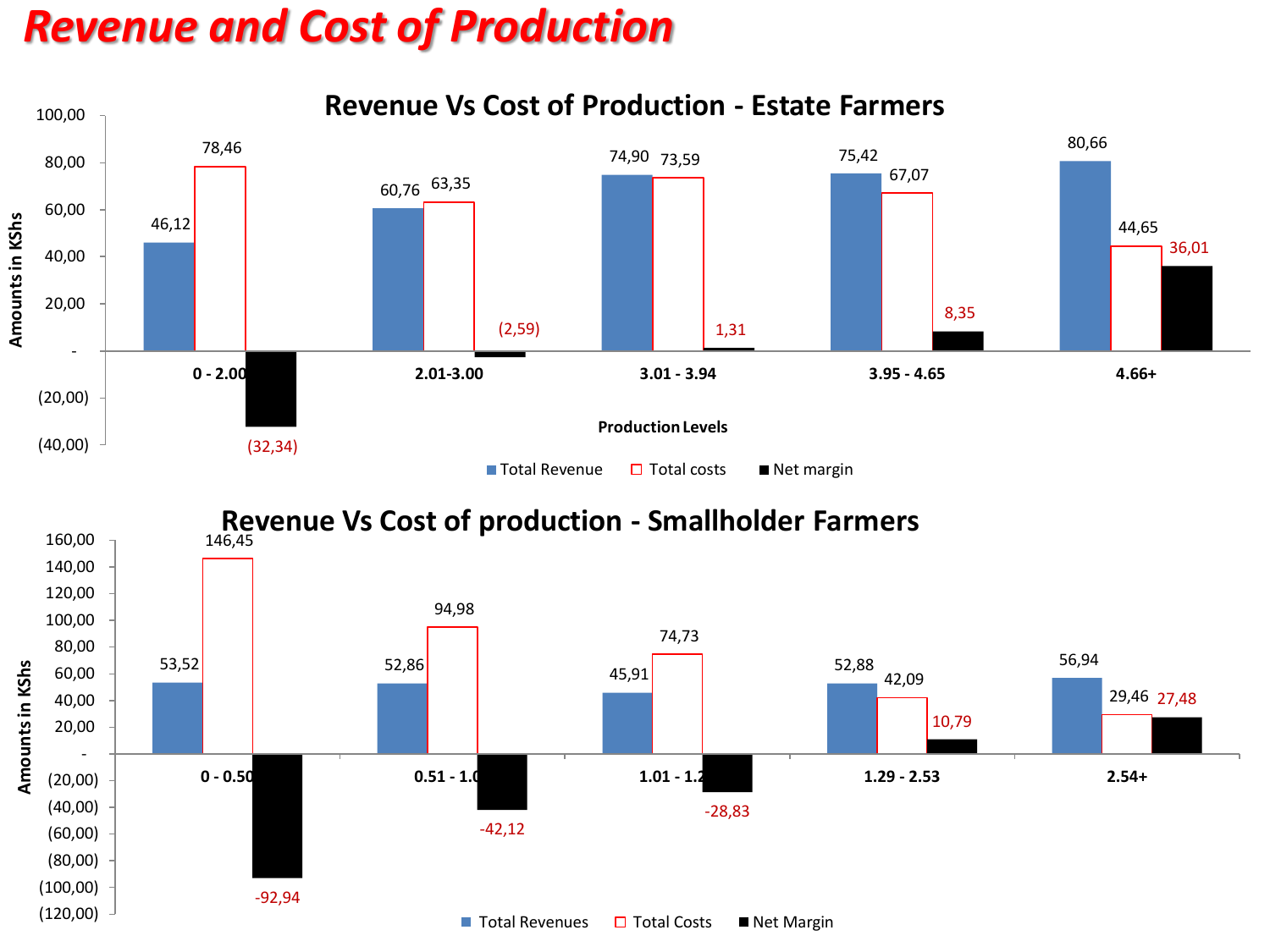### *Distribution of Estate Farmers by Production Levels*

*65% are above the economically viable production level*

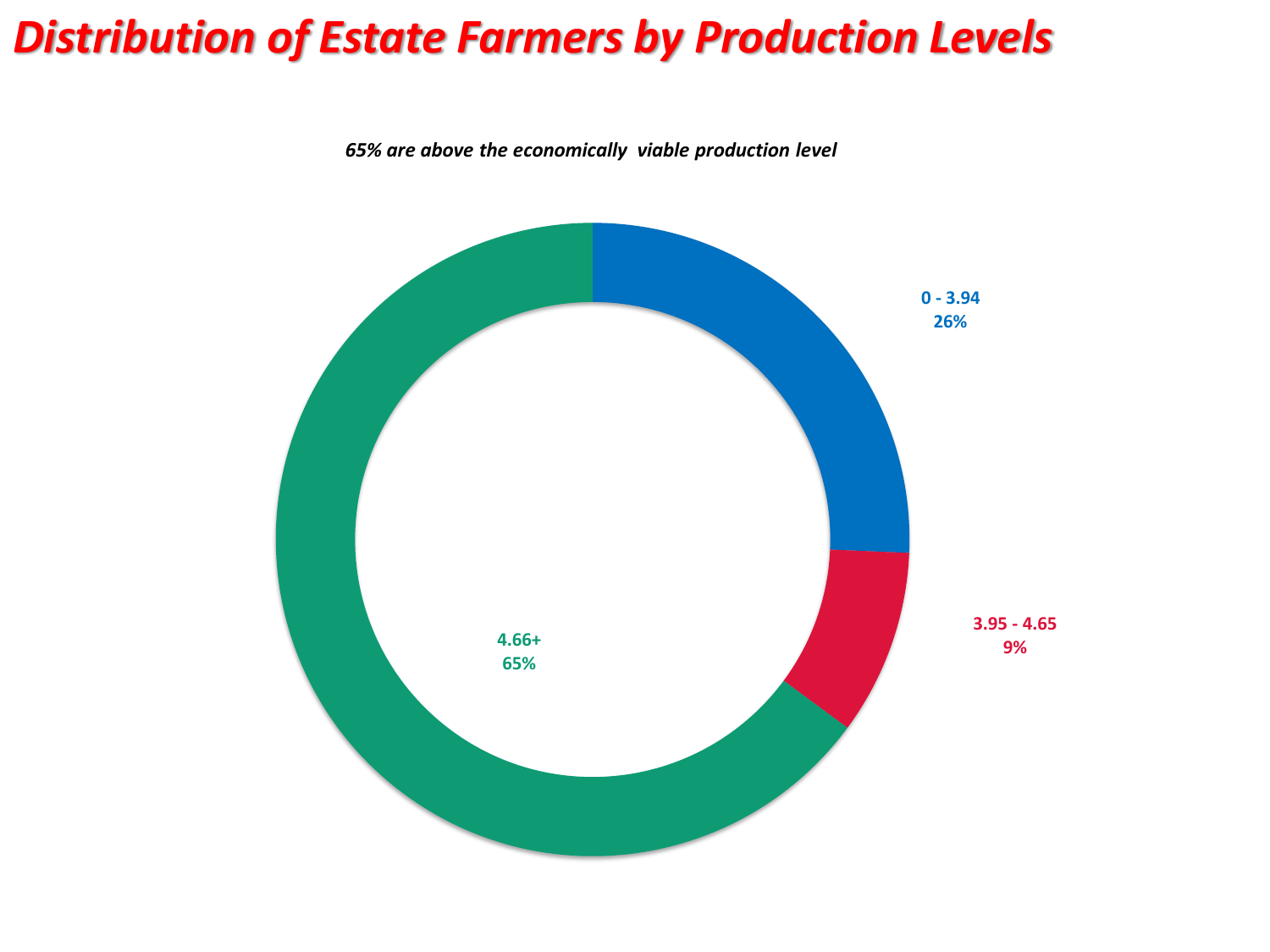### *Distribution of Smallholder Farmers by Production Levels*



*Close to 50% are above economically viable production level*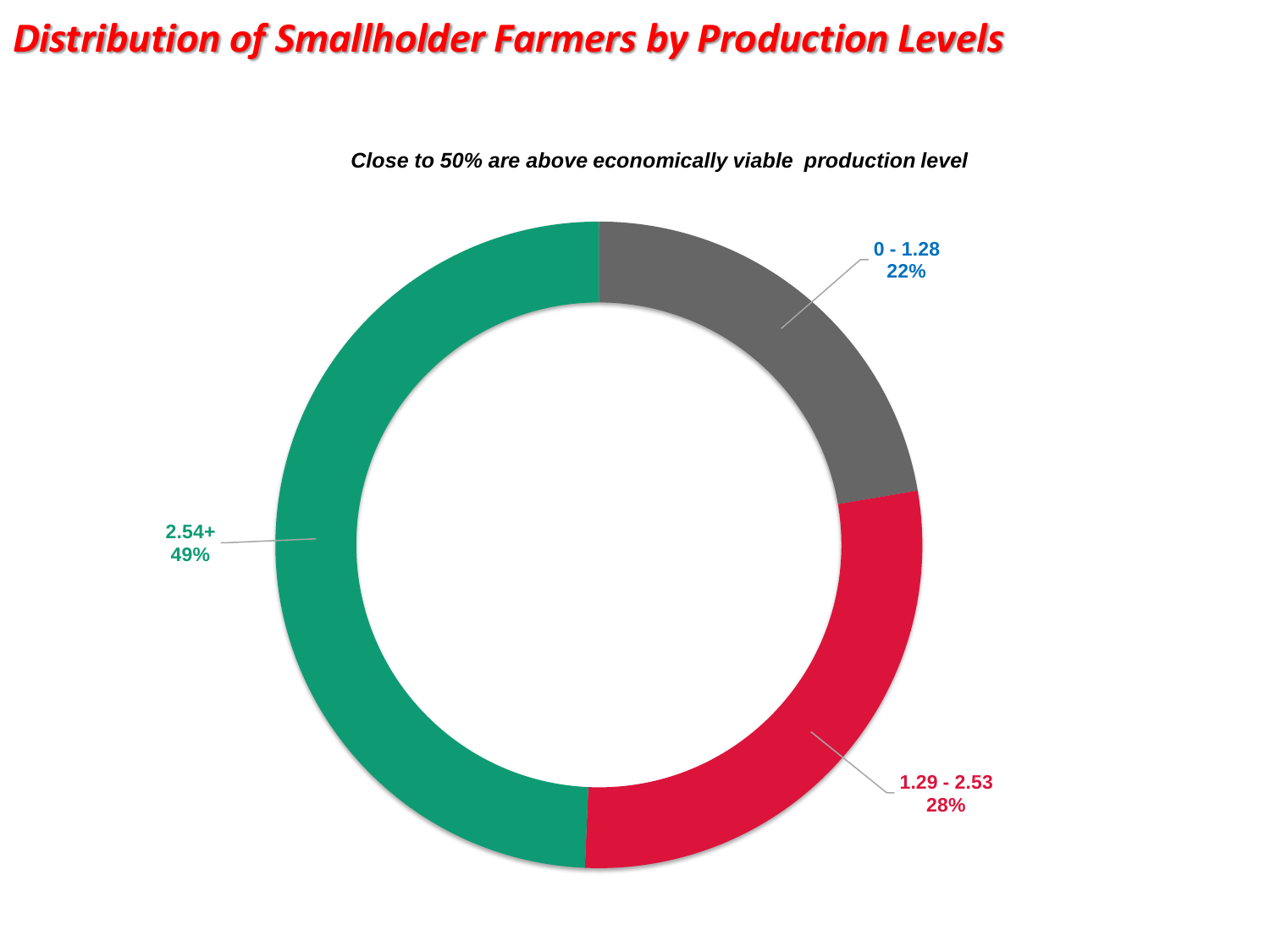## *Study Recommendations*

- **Improved Recording Keeping**: Farmers need to be taken through proper records for them to main their book of accounts. This will help them in decision making and will help then conduct comparative analysis of different projects that they might be having.
- **Better Adoption Rate of Agricultural Extension Advice (GAPs)**: Private Public Partnerships (PPP) should be encouraged. The existing ones should be encouraged to use TOTs (Farmer to Farmer) model for the sustainability reasons. Most of the programs hire agronomists to train farmer during the implementing time. This model is very expensive and farmers are not able to maintain it after the program ends. Tools like demo plots to be used more frequently.
- **Climate Change Mitigation and Adaption**: Farmers should be educated on methods of reducing their carbon footprint and climate change adoption techniques in coffee farming.
- **Youth Inclusion:** Youth inclusion in the coffee farming should be given a priority to ensure sustainability.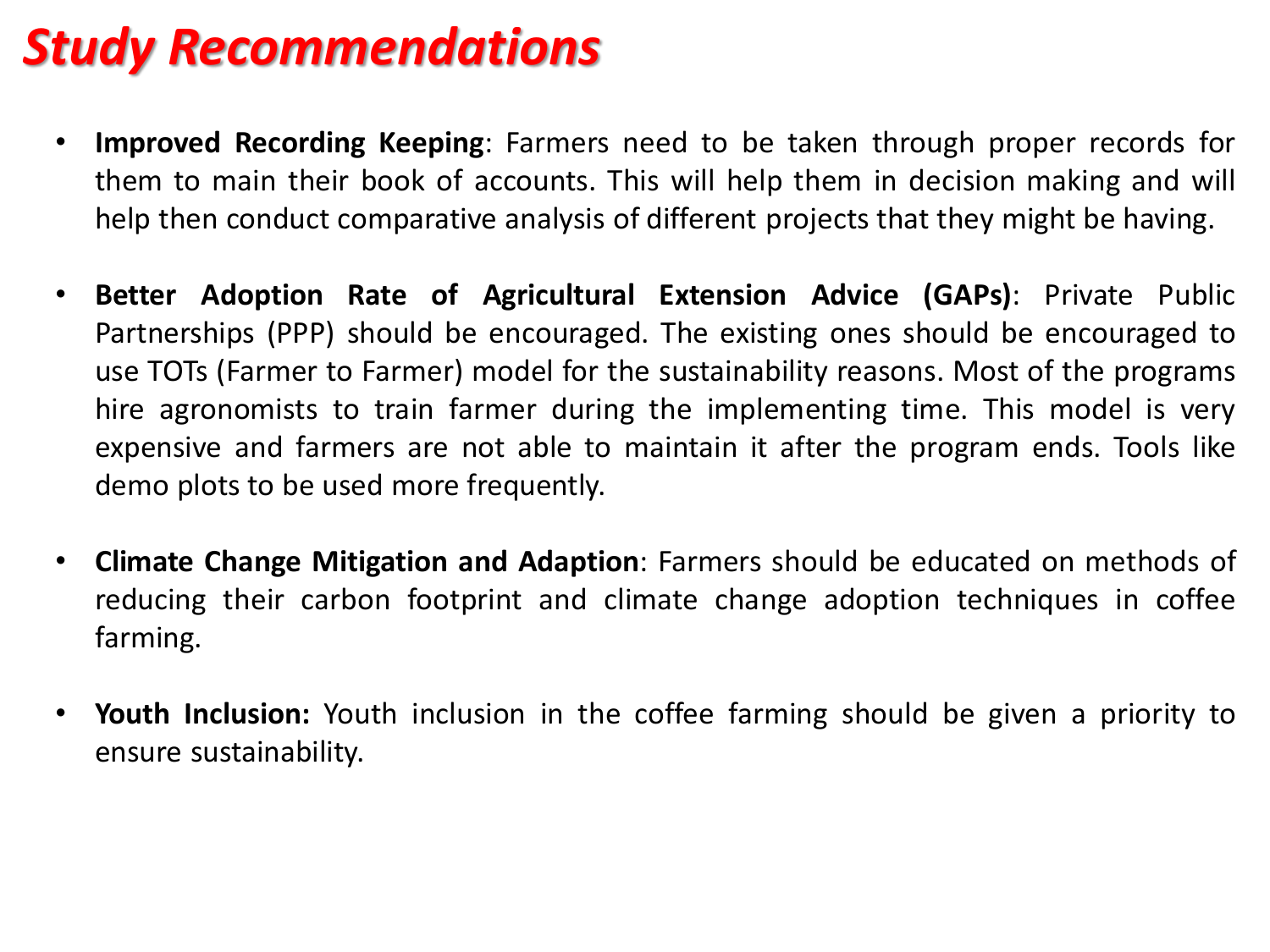### *Study Recommendations…cont'd*

- **Women Inclusion:** Training module and programs that focus on women should be developed and implemented. The coffee farming communities should embrace the household approach while managing the farms.
- **Replacement of Aged Coffee Bushes:** Farmers to be encourage to embrace new varieties and to do new plantings.
- **High Quality Agro-Inputs:** Bulk procurement form the farmers group should be encouraged since most of the counterfeits product are found in the local agro vet shops that has not been approved. The policy makes to ensure that proper checks are done frequently to flash our counterfeits form the market.
- **Proper Cost Apportioning:** salary and other personal expenses that do not relate to the farm should not be charged to the farm reducing the profits and thus rendering coffee farming appear not viable.
- **Farmer Organization Capacity Building:** Capacity building in terms of governance should be given a priority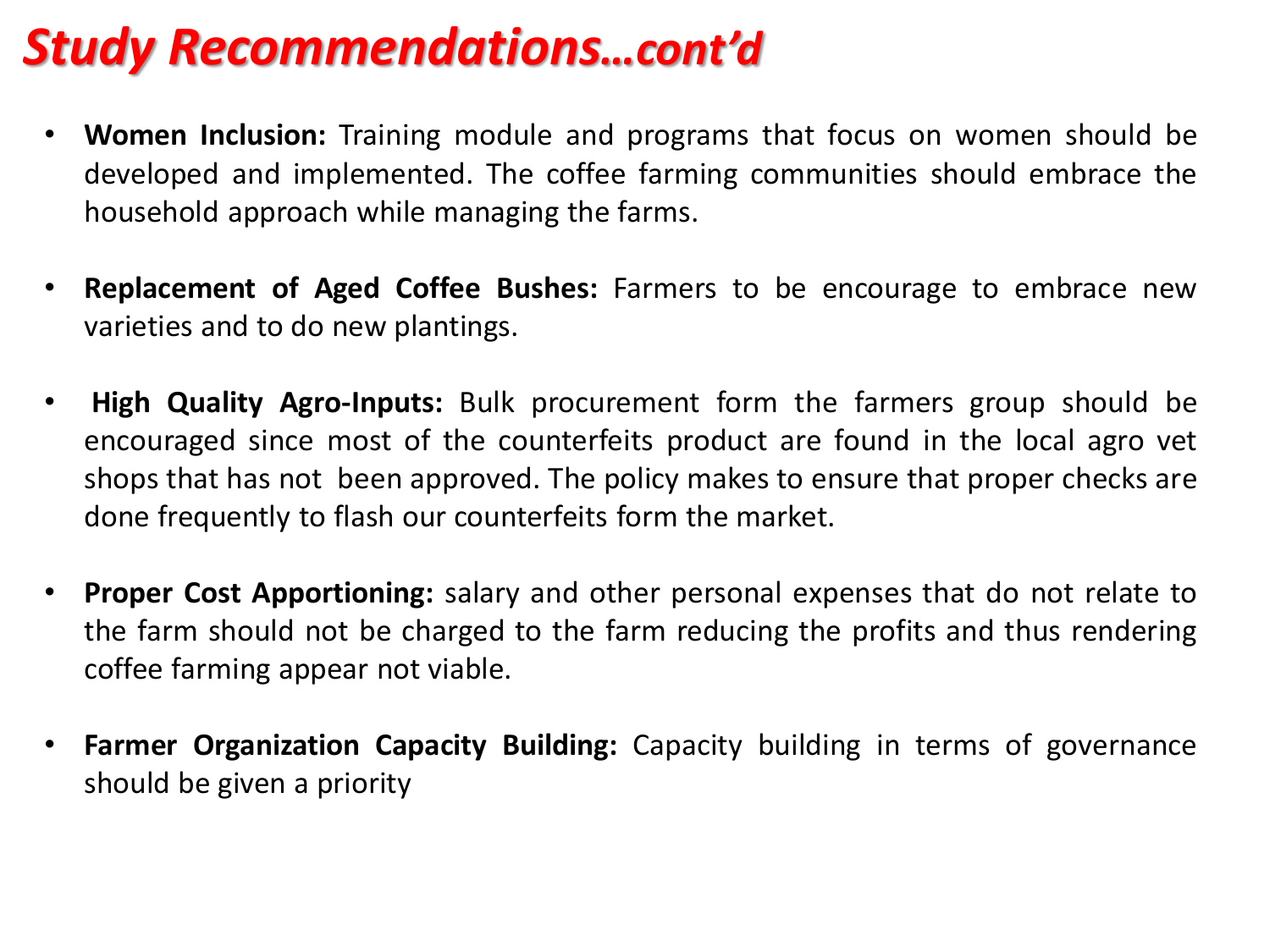# *Other Interesting Study Areas*

- Gender and youth integration
- Time value of money to the farmer on the payments
- Supervision by regulatory agencies
- In-depth look at varieties
- Effect of pest and diseases